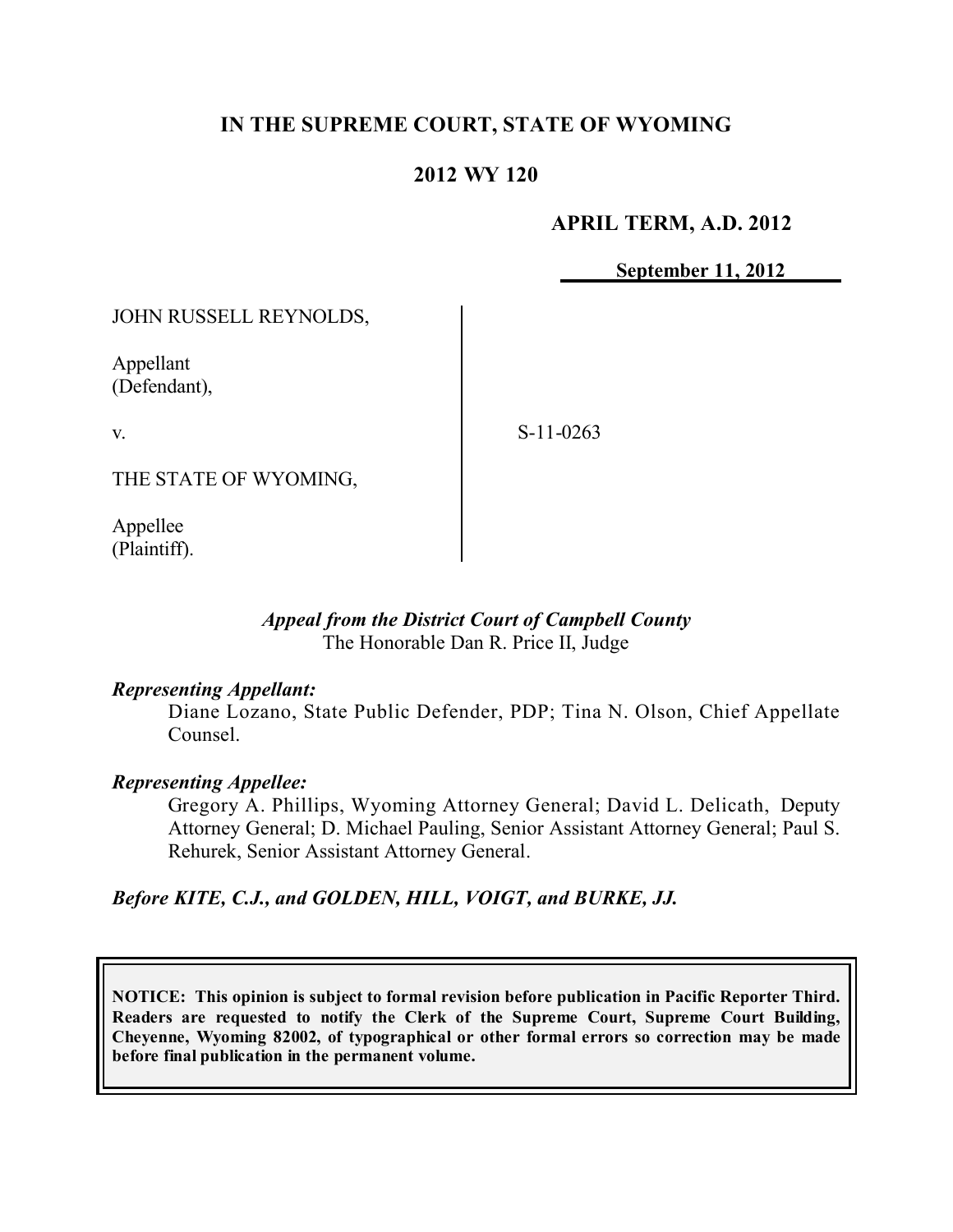### **KITE, Chief Justice.**

[¶1] John Russell Reynolds was convicted of felony driving while under the influence. He asserts he is entitled to a new trial because a computer malfunction resulted in part of the transcript of his jury trial being unavailable for appeal. We conclude that the record was properly settled pursuant to W.R.A.P. 3.03 and 3.04, and Mr. Reynolds has failed to demonstrate the settled record is insufficient or the settlement process could not have been used to collect the information he claims is still missing.

[¶2] We affirm.

#### **ISSUE**

[¶3] Mr. Reynolds presents the following issue on appeal:

Is the record too incomplete to provide appellant a meaningful appeal?

The State provides a more detailed statement of the issue:

After Reynolds filed his notice of appeal, the court reporter discovered that a computer malfunction had destroyed her electronic notes covering jury selection, opening statements, and the first trial witness. The court and parties settled the record by reconstructing the missing portions as prescribed by Wyo. R. App. P. 3.03 and 3.04. In his brief, Reynolds identifies four substantive issues that he contends are outside the purview of meaningful appellate review because of the state of the record. Would the settled record allow a meaningful review of Reynolds' conviction on each of these issues if he had chosen to present their merits to this Court with cogent argument and supporting authority?

# **FACTS**

[¶4] At 4:24 p.m. on October 24, 2010, the Campbell County Sheriff's Department received a REDDI (Report Every Drunk Driver Immediately) report from Arrow Langston. She reported a green Ford Ranger pickup was traveling at varying speeds and weaving across the road on Highway 59 near Wright, Wyoming. Ms. Langston did not feel comfortable getting close enough to the vehicle to read the license plate, but she continued to follow it and reported to the 911 operator that the vehicle had parked at Hank's Bar and Lounge.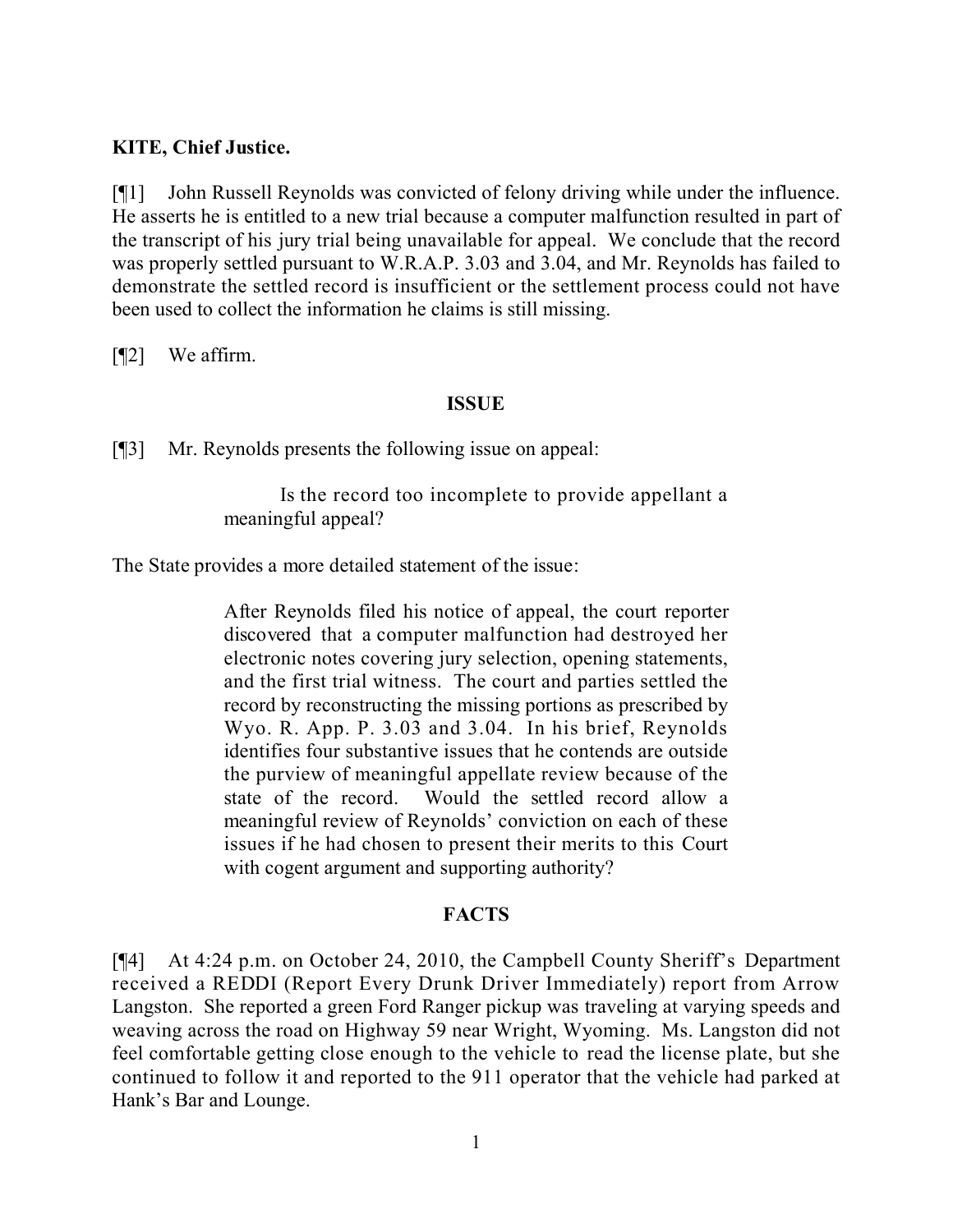[¶5] Deputy Mark Raymond was dispatched to Hank's Bar and Lounge but could not locate the vehicle. A few minutes later an anonymous caller made a second REDDI report. Responding to that call, the deputy located a green Ford Ranger pickup parked off the road at milepost 79 on Highway 59 and Mr. Reynolds sitting in the driver's seat talking on his cell phone. The truck was running, but when the deputy approached, Mr. Reynolds turned it off, removed the key and threw it onto the passenger side floor board.

[¶6] The deputy smelled alcohol on Mr. Reynolds' breath and there was a twelve pack container of beer on the passenger seat and a spilled beer on the floor. Mr. Reynolds told the deputy that he had consumed only one beer, but he refused to perform field sobriety maneuvers or take a portable breath test. Deputy Raymond arrested him for driving while under the influence of alcohol.

[¶7] At the jail, Mr. Reynolds refused to take a breath test in accordance with the Wyoming implied consent law<sup>1</sup> but later he requested and was given a portable breath test, which showed the presence of alcohol in his system. Mr. Reynolds was charged with driving while under the influence and, because it was his fourth offense in ten years, the charge was a felony under Wyo. Stat. Ann.  $\S 31-5-233(b)(iii)(A)$  and (e) (LexisNexis 2010). He pleaded not guilty and the matter was tried to a jury. The jury returned a guilty verdict, and the district court sentenced Mr. Reynolds to twenty to twenty-four months incarceration.

[¶8] Mr. Reynolds filed a notice of appeal and requested the trial transcript be prepared for appeal. The court reporter stated that she had experienced computer problems and the record of the morning session of the trial was lost and could not be transcribed. The missing session included voir dire, opening statements and the testimony of the first witness, Ms. Langston.

[¶9] Mr. Reynolds' trial counsel filed a "Supplemental to Transcript," in which he stated that he could not reconstruct the voir dire and asked that the following information about Ms. Langston's testimony be used to "complete" the transcript:

> The First witness was Arrow Langston who observed a green pickup truck being [driven] erratically on Highway 59 until it pulled off and parked at Hanks Bar. She did not get close enough to see the license plate and could not identify the driver. She did call in a Reddi report.

The State responded with objections and proposed amendments pursuant to W.R.A.P. 3.03 and 3.04. The State's response was compiled from notes taken by the State's

<sup>1</sup> Wyo. Stat. Ann. § 31-6-101, et. seq.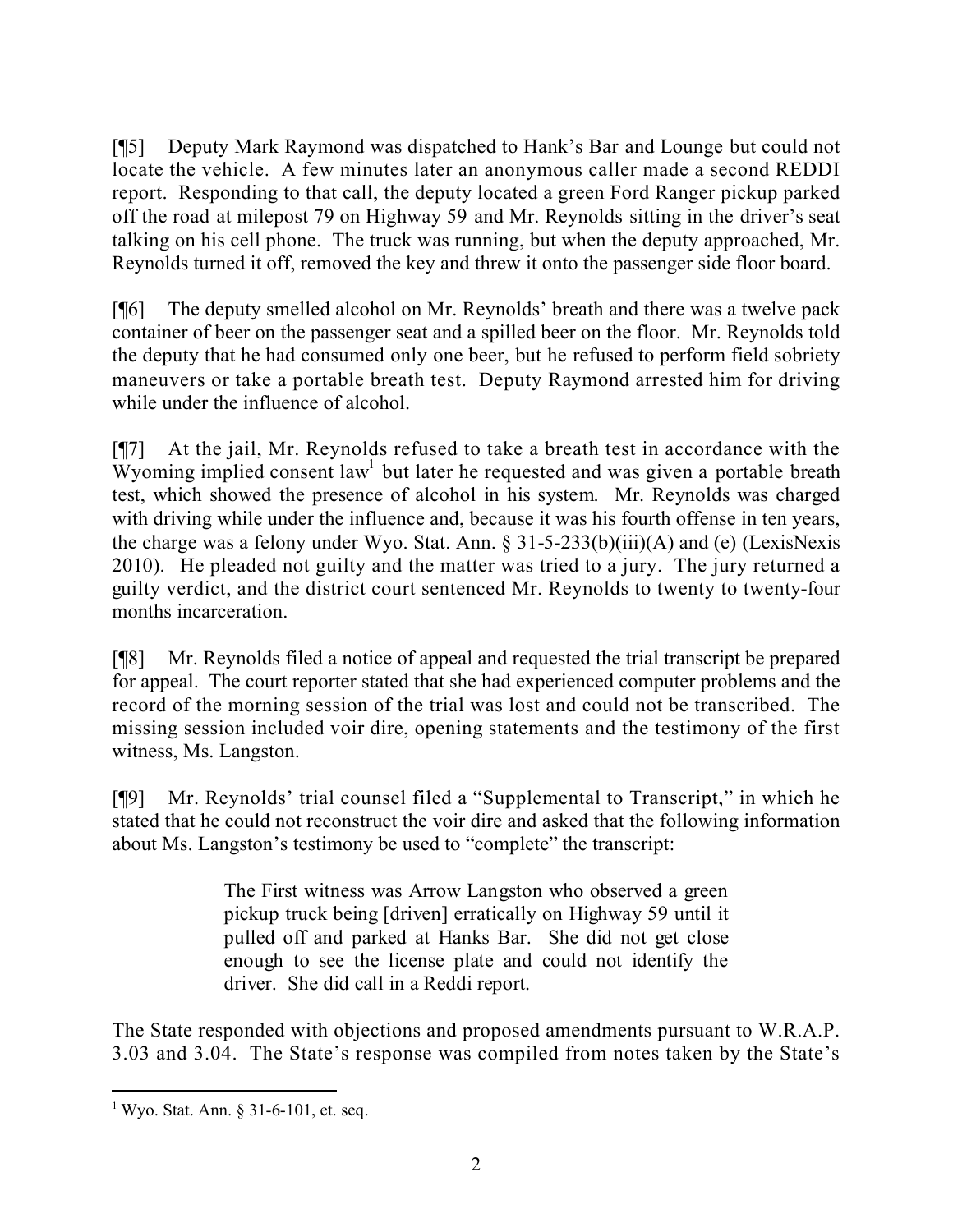paralegal during the trial, the recollection of the district judge's law clerk who attended the entire trial and the prosecutor's recollection and notes. It included summaries of the parties' opening statements and a detailed rendition of Ms. Langston's direct, cross examination and redirect testimony.

[¶10] Mr. Reynolds' appellate counsel filed a motion to correct or modify the record on appeal pursuant to W.R.A.P. 3.04 asking that the record be supplemented with the parties' earlier submissions and an additional proposed supplement. The motion stated that appellate counsel had attempted to "obtain recollection of the trial from State's counsel, defense counsel, and Mr. Reynolds." The filings did not include any new substantive information regarding the trial proceedings or any objections to the State's earlier submission, although the proposed supplement did state: "Consultation with Mr. Reynolds reveals that Mr. Reynolds, after this lapse of time, cannot reconstruct the crossexamination of the first witness, but Mr. Reynolds recalls the cross-examination as being extremely important to his defense."

[¶11] After considering the various filings, the district court entered an Order Settling and Approving Statement of Evidence. It confirmed the accuracy of the defense trial counsel's submission and the State's response and provided its own detailed recollection of the voir dire.

# **STANDARD OF REVIEW**

[¶12] Because the issue in this case requires our independent determination of the sufficiency of the record on appeal, our standard of review is *de novo*. *See generally*, *Eaton v. State,* 2008 WY 97, ¶¶ 101-102, 192 P.3d 36, 78 (Wyo. 2008); *Bearpaw v. State,*  803 P.2d 70, 78-79 (Wyo. 1990).

# **DISCUSSION**

[¶13] The court reporter is charged with producing the official transcript of criminal proceedings, including the trial, and filing the transcript as part of the official court record. *See* Wyo. Stat. Ann. § 5-3-403 through 5-3-406 (LexisNexis 2011); *Bromley v. State,* 2009 WY 133, ¶ 17, 219 P.3d 110, 115 (Wyo. 2009). A criminal defendant is entitled to have his entire trial recorded and available for appeal. In *Bearpaw,* 803 P.2d at 78-79, we examined an early Wyoming decision which discussed a criminal defendant's right to a complete record for appeal, *Richardson v. State,* 15 Wyo. 465, 484, 89 P. 1027, 1034-35 (1907):

> In its early years, this court determined "[t]here is no more reason for permitting a party to be deprived of his legal rights through a failure or a refusal of the official stenographer to perform his duties than through the failure or refusal of the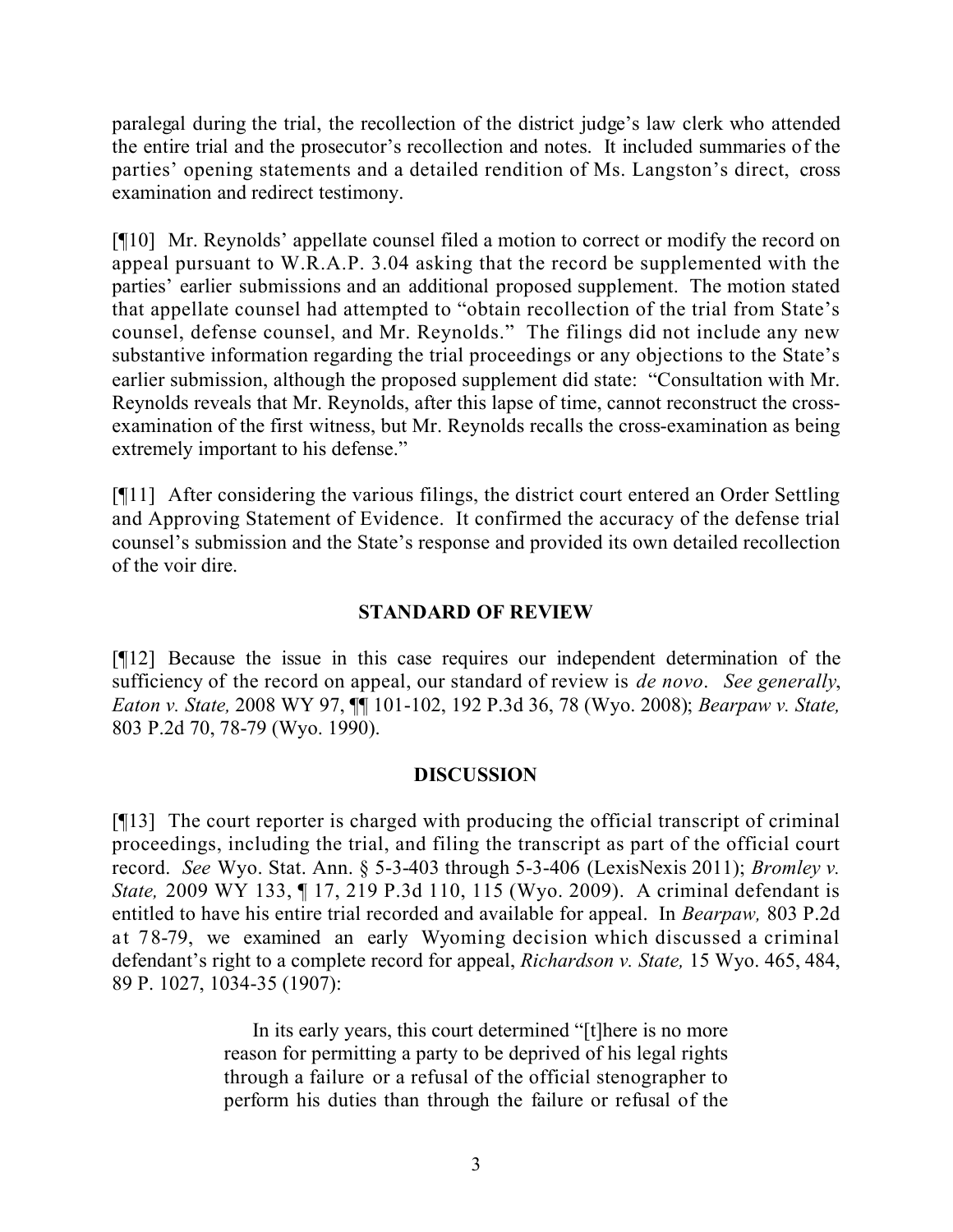judge or any other officer of the court to perform a duty imposed by law." [*Richardson,* 89 P.] at 1030. The court recognized an absolute right of appeal in a criminal case and the corollary right to be provided a complete record. Otherwise, the court noted, the defendant is effectively deprived of the right of appeal. *Richardson* held that a new trial is required when a necessary record is absent.

We also discussed several cases from other jurisdictions with favor:

[T]he rule that a mandatory requirement for the court reporter to record all proceedings in a criminal case establishes a principle which cannot be overridden by any local practice, *United States v. Brumley,* 560 F.2d 1268 (5th Cir.1977). That court, in quoting *United States v. Selva,* 559 F.2d 1303, 1306 (5th Cir.1977), emphasized that "'[w]hen . . . a criminal defendant is represented on appeal by counsel other than the attorney at trial, the absence of a substantial and significant portion . . . of the record' will result in a presumption of prejudice sufficient to mandate reversal \* \* \*." *Brumley,* 560 F.2d at 1281.

*Bearpaw,* 803 P.2d at 79.

[¶14] Wyoming court rules, however, provide an alternative means of producing a record on appeal when a transcript is not available. *See generally Barela v. State,* 936 P.2d 66, 69 (Wyo. 1997). Under W.R.A.P. 3.03 and 3.04, the district court may settle the record when a transcript is unavailable or does not accurately reflect the court proceedings. W.R.A.P. 3.03 states:

> If no report of the evidence or proceedings at a hearing or trial was made, or if a transcript is unavailable, appellant may prepare a statement of the evidence or proceedings from the best available means including appellant's recollection. The statement shall be filed and served on appellee within 35 days of the filing of the notice of appeal. Appellee may file and serve objections or propose amendments within 15 days after service. The trial court shall, within 10 days, enter its order settling and approving the statement of evidence, which shall be included by the clerk of the trial court in the record on appeal.

W.R.A.P. 3.04 states: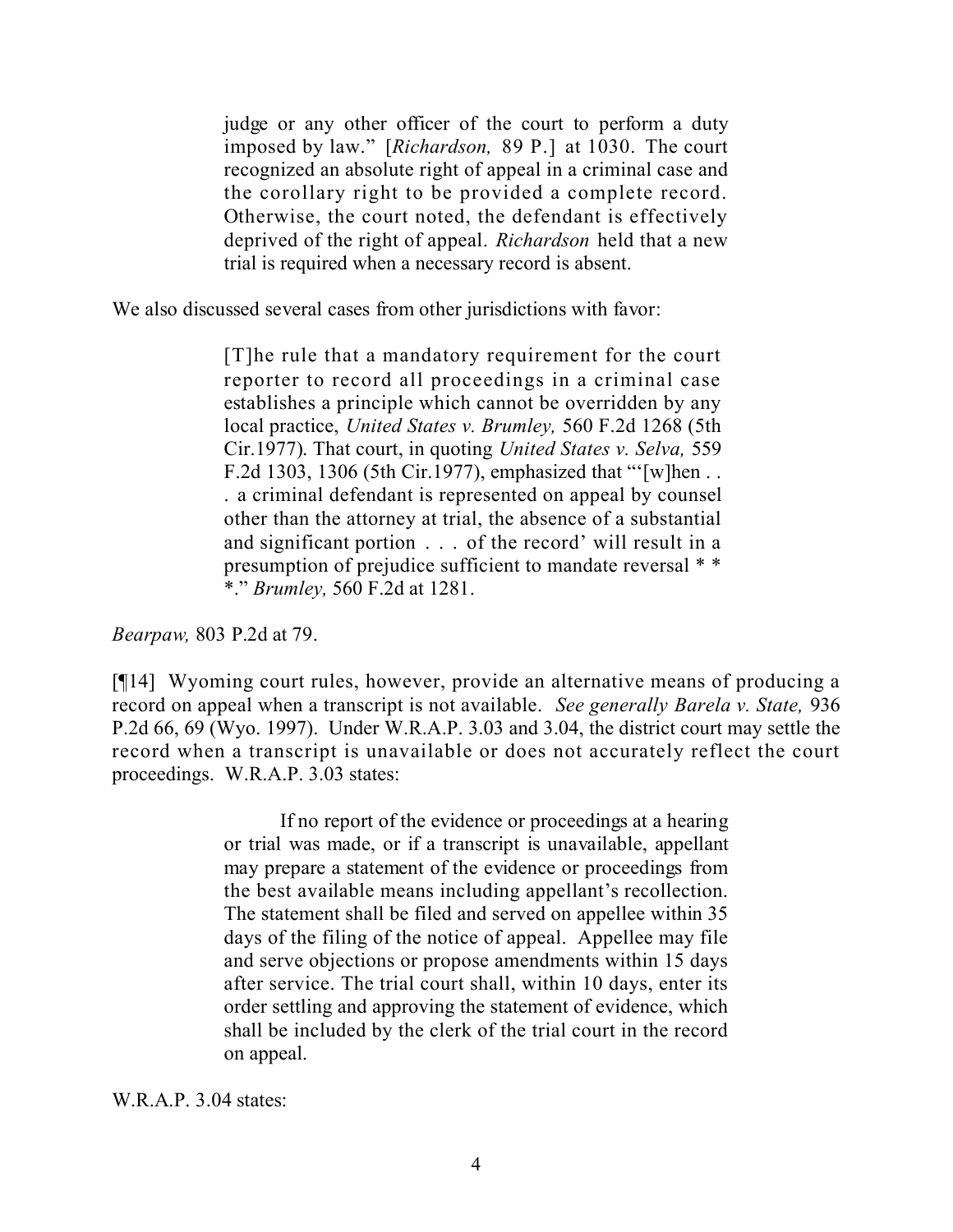If any difference arises as to whether the record discloses what occurred in the trial court, the difference shall be submitted to and settled by that court and the record made to conform to the truth. If anything material to either party is omitted from the record by error or accident or is misstated, the parties by stipulation, or the trial court either before or after the record is transmitted to the appellate court, or the appellate court on motion or its own initiative, may direct that the omission or misstatement be corrected, and if necessary that a supplemental record be certified and transmitted. All other questions as to the form and content of the record shall be presented to the appellate court by motion.

[¶15] Unlike in *Bearpaw,* the parties in the case at bar used the procedures available under Rules 3.03 and 3.04, and the district court settled the record. Mr. Reynolds did not object to the settlement of the record or provide any additional information. The importance of the Rule 3.03 and 3.04 process is shown in other cases where we have rejected criminal defendants' claims that the record was inadequate when no effort was made to settle it. *See, e.g.*, *Eaton,* ¶¶ 101-02, 192 P.3d at 78; *Petersen v. State,* 594 P.2d 978, 979-80 (Wyo. 1979) (applying former rule).

[¶16] Because Fed. R. App. P.  $10(c)^2$  is very similar to our Rule 3.03, we look to federal precedent for guidance as to the adequacy of the record on appeal. *See, e.g.*, *DeLoge v. State,* 2010 WY 60, ¶ 17, 231 P.3d 862, 865 (Wyo. 2010); *Bromley,* ¶ 18, 219 P.3d at 115. Federal decisions emphasize the importance of the record settlement process and have noted the difficulty of challenging a district court's reconstruction of missing portions of transcripts. 16A Fed. Prac. & Proc. Juris. § 3956.3 (4<sup>th</sup> ed. 2012). "In rare cases, however, a party may persuade the court of appeals that the effort to reconstruct the record does not afford a sufficient foundation for effective review and that the case must be retried." *Id.* The Ninth Circuit conducted a comprehensive review of criminal

 $\overline{a}$ 

 $2$  Rule 10(c) states:

**<sup>(</sup>c) Statement of the Evidence When the Proceedings Were Not Recorded or When a Transcript Is Unavailable.** If the transcript of a hearing or trial is unavailable, the appellant may prepare a statement of the evidence or proceedings from the best available means, including the appellant's recollection. The statement must be served on the appellee, who may serve objections or proposed amendments within 14 days after being served. The statement and any objections or proposed amendments must then be submitted to the district court for settlement and approval. As settled and approved, the statement must be included by the district clerk in the record on appeal.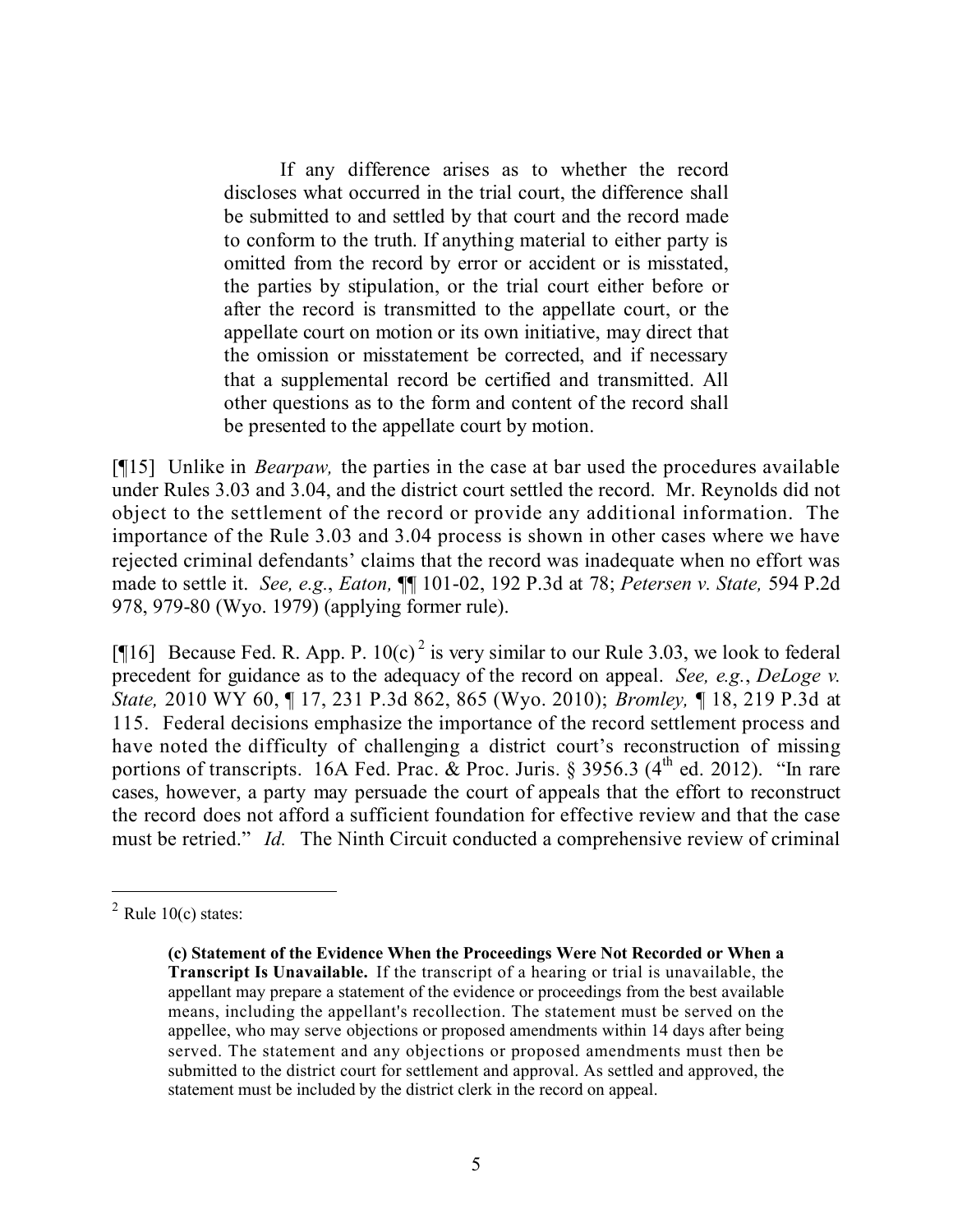and civil cases addressing the sufficiency of a reconstructed record and adopted the following analysis:

> [A]n appellant seeking a new trial because of a missing or incomplete transcript must 1) make a specific allegation of error; 2) show that the defect in the record materially affects the ability of the appeals court to review the alleged error; and 3) show that a Rule 10(c) [here, Rule 3.03] proceeding has failed or would fail to produce an adequate substitute for the evidence.

*Bergerco, U.S.A. v. Shipping Corp. of India, Ltd.,* 896 F.2d 1210, 1217 (9 th Cir. 1990).

[¶17] The *Bergerco* test fulfills a number of purposes. It helps us identify when a substantial and significant portion of the record is absent, thereby adversely impacting the appellant's right of appeal. *Bearpaw,* 803 P.2d at 79. It also recognizes that a defect in the record will not result in reversal if the existing record is sufficient to review an alleged error. *See Lucero v. State,* 14 P.3d 920, 922 (Wyo. 2000) (refusing to grant the appellant a new trial even though the record did not include a transcript of the jury instruction conference because we were able to review the allegation of error from the existing record). Additionally, the test recognizes an appellant's responsibility to attempt to reconstruct the record using the rules of appellate procedure. *See United States v. Williams,* 2009 WL 4506411, p. 3-4 (D.Colo. 2009); *United States v. Locust,* 95 Fed. Appx. 507, 51213 ( $4<sup>th</sup>$  Cir. 2004) (recognizing appellants may not be entitled to a new trial if they do not attempt to reconstruct the record through the Fed. R. App. P. 10(c) process). In sum, the *Bergerco* test properly balances a criminal defendant's right to a record of his criminal proceedings with his obligation to participate in the process of creating an alternative record when the transcript is not available.

[¶18] Mr. Reynolds identifies a number of issues which he asserts the settled record is insufficient to resolve. His first argument pertains to the district court's ruling that the recording of Ms. Langston's REDDI report could be played for the jury. The recording was played during the testimony of the 911 dispatcher who took Ms. Langston's REDDI call. Defense counsel objected to the recording because it was improper "vouching," was not relevant and Ms. Langston had already testified. The district court overruled the objection, stating that "it's either [a] prior consistent statement or prior inconsistent statement depending upon how it compares with the testimony."

[¶19] On appeal, Mr. Reynolds does not identify the legal basis for his claim that the district court erroneously allowed the recording into evidence or provide any legal analysis to support his claim. As such, he has failed to make a specific allegation of error as required by the first factor of the *Bergerco* test. The second and third factors require Mr. Reynolds to demonstrate that the defect in the record materially affects our ability to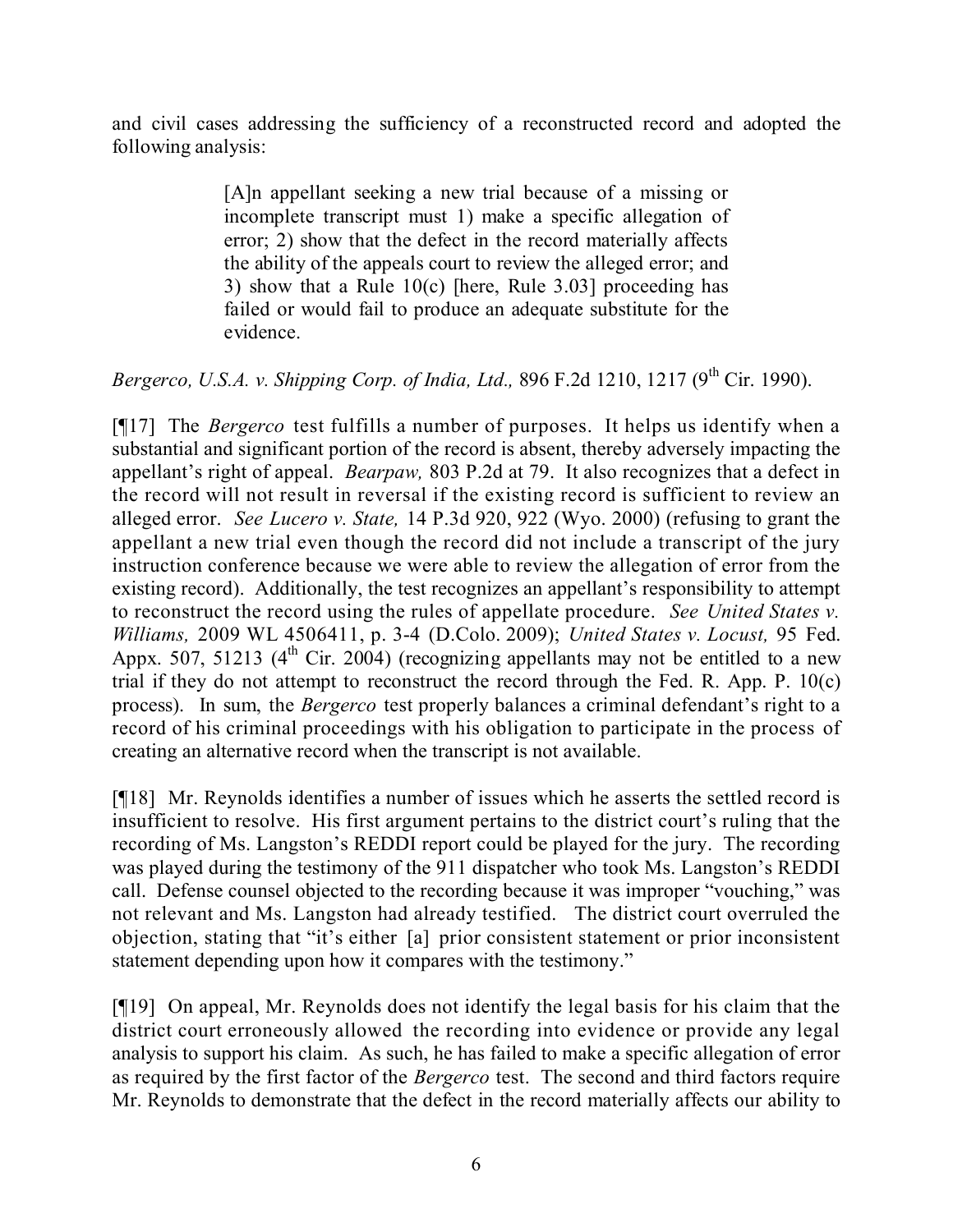review his claim and that the Rule 3.03 process failed to produce an adequate substitute for the transcript. Mr. Reynolds argues the statement of the evidence is insufficient to allow proper review of this issue because it does not describe Ms. Langston's testimony in sufficient detail to determine whether the trial court's ruling was correct.

[¶20] As we described earlier*,* the defense provided a general statement of Ms. Langston's testimony and the State supplemented it with a more detailed statement. The State's submission included nearly two full pages describing Ms. Langston's direct, cross examination and redirect testimony. The district court confirmed the parties' submissions as accurate recollections of Ms. Langston's testimony, and Mr. Reynolds did not object to the statement as being incomplete or submit additional information relating to the supposedly missing parts of Ms. Langston's testimony. He also does not specify on appeal what specific information would be necessary for him to properly present the issue. Under these circumstances, Mr. Reynolds cannot be heard to complain that the record is incomplete, if, indeed, it could be considered so.

[¶21] In his second issue, Mr. Reynolds claims the record is insufficient to evaluate the effectiveness of his trial counsel. He provides two "examples" of possible ineffectiveness. First, he asserts his trial counsel may have improperly opened the door to admission of the second REDDI report when he mentioned it in his opening statement and he needs the transcript of the opening statement in order to effectively evaluate whether his counsel was effective. He also claims that his counsel may have been ineffective by stipulating that he was driving the vehicle when Deputy Raymond encountered him.

[¶22] Both of Mr. Reynolds' claims fail to satisfy the third *Bergerco* element because he does not establish that the Rule 3.03 proceeding, had it been properly used, would have failed to produce an adequate substitute for the transcript. He made no effort to reconstruct the portions of the transcript which would have shown these alleged errors, i.e., the opening statement and the part of the record where the stipulation was presented to the jury, and he does not explain why such an effort would have been unsuccessful.

[¶23] In addition, with regard to his first claim of ineffectiveness, Mr. Reynolds fails to fulfill the other *Bergerco* elements because the available transcript clearly shows that defense counsel objected to the admission of the contents of the second REDDI report and the district court partially upheld his objection. The district court ruled that the State could present evidence of the second REDDI report to establish the reason the dispatcher sent the deputy to the location where he encountered Mr. Reynolds, but the report itself could not be played for the jury. On appeal, Mr. Reynolds does not provide any legal analysis showing that the limited admission of the evidence of the second REDDI report was erroneous. He has not demonstrated that, even if his attorney referred to the report in his opening statement, he somehow opened the door to improper evidence. Mr. Reynolds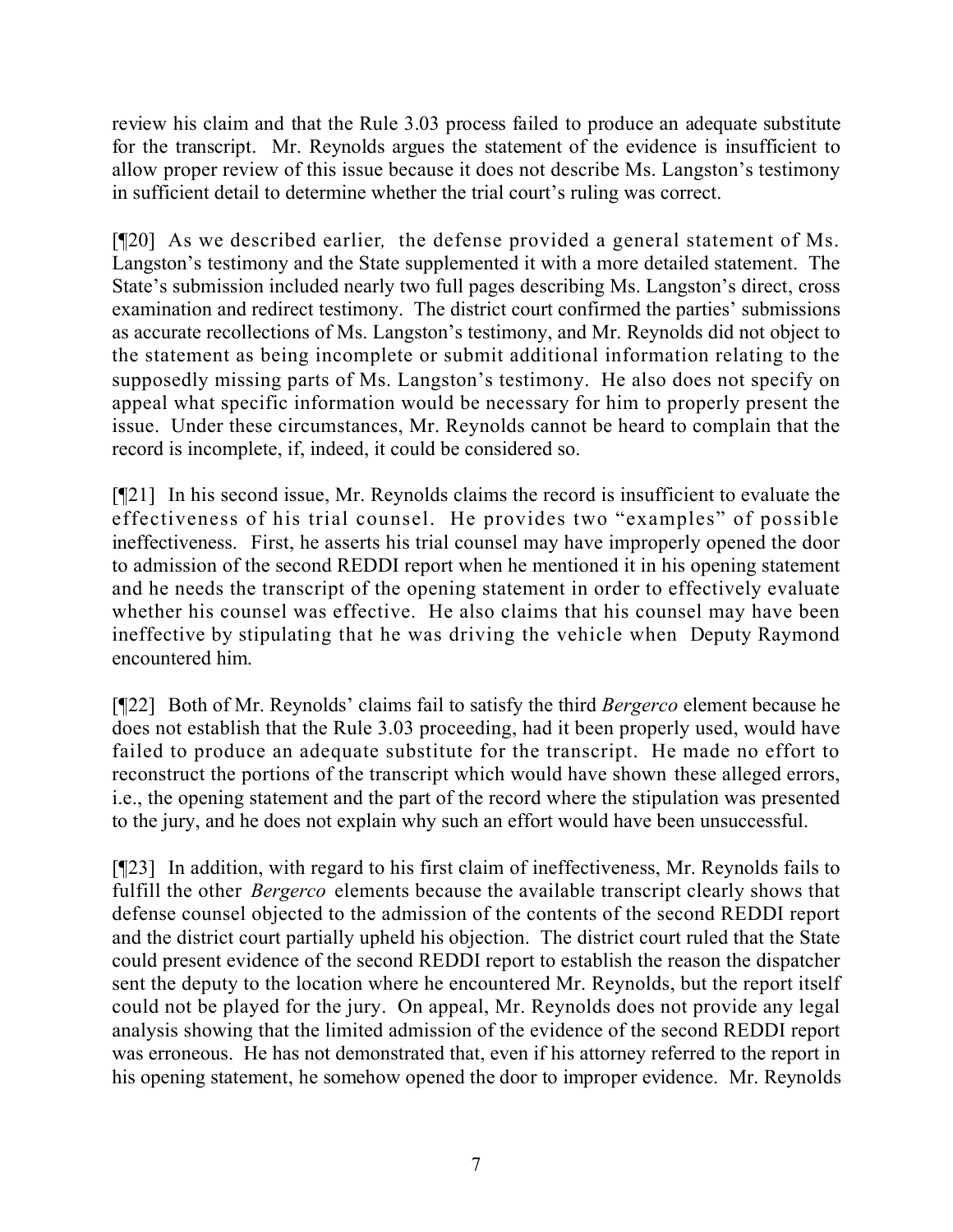has, therefore, failed to make a specific allegation of error or show that the missing parts of the transcript materially affect our ability to review this issue.

[¶24] Mr. Reynolds' second claim of ineffective assistance of counsel suffers from similar problems. He questions his trial counsel's decision to stipulate that he was "driving" the vehicle when, in fact, he was parked when Deputy Raymond contacted him. He claims the lack of a record of whether the stipulation was presented to the jury, and if so how it was done, hampers his ability to prove his attorney was ineffective for entering into the stipulation.

[¶25] The extant parts of the record demonstrate that Mr. Reynolds stipulated that he would not "raise a defense to the element that he was driving a motor vehicle at the time of the stop by Deputy Mark Raymond on October 24, 2010." Defense counsel entered into the stipulation to avoid the State's introduction of W.R.E. 404(b) evidence that Mr. Reynolds had already been convicted in circuit court of two other crimes resulting from the same incident—driving while under suspension and driving with an open container. By entering into the stipulation, the defense was able to keep evidence of the other convictions from the jury.

[¶26] The available record clearly shows what was stipulated and why. Mr. Reynolds has not demonstrated that the unavailability of the portion of the trial transcript where the stipulation was read to the jury (if it was) would materially impact our ability to review his claim that his counsel was ineffective for entering into the stipulation. Despite having the information from the record, Mr. Reynolds does not provide any legal analysis of his ineffectiveness claim; consequently, we decline to address it. *See Fix v. South Wilderness Ranch Homeowners Ass'n,* 2012 WY 96, ¶ 15, 280 P.3d 527, 531-32 (Wyo. 2012) (stating we do not consider issues not supported by citation to pertinent authority or cogent argument).

[¶27] Mr. Reynolds' next allegation of error relates to questions posed by the jury and the district court's response to them. The jury asked the following questions during deliberation:

> # 5 While under the influence of alcohol  $\rightarrow$  what indicates this? Blood level # or any alcohol?

> Who was the second call from? Was it reporting erratic driving<sup>[?]</sup>

> > What about priors DUI???

The district court, with the consent of the attorneys, provided the following response: "The court cannot answer these questions. You must decide based upon the evidence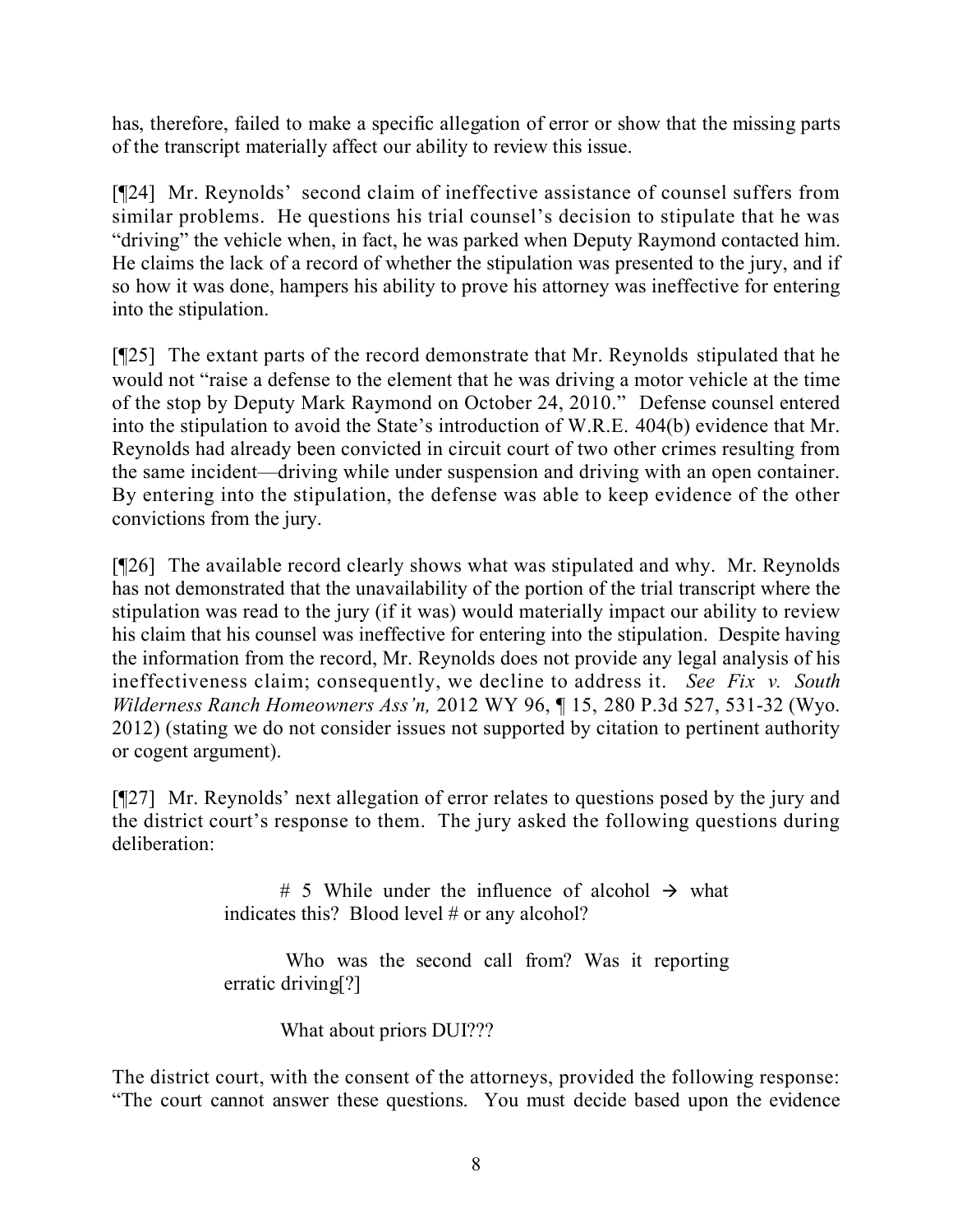presented in court." Mr. Reynolds suggests he needs the testimony of Ms. Langston and/or the opening statements to analyze whether the district court's answer was appropriate.

[¶28] Mr. Reynolds falls short on the first factor of the *Bergerco* analysis because he does not identify a specific error or provide any analysis of how the judge's response was improper. Mr. Reynolds also fails to explain how the missing parts of the transcript, specifically opening statements and Ms. Langston's testimony, could possibly relate to the jury questions and, thus, does not establish that our review would be materially affected by the missing information. Finally, as we mentioned before, the reconstruction of Ms. Langston's testimony was quite detailed and Mr. Reynolds has failed to show that it was insufficient or that further efforts under Rules 3.03 or 3.04 would not have resulted in the information he says is missing.

[¶29] Mr. Reynolds' next claim relates to the jury question about his prior DUI convictions. He maintains the jury's question suggests the district court may have read the criminal information (with the reference to his prior DUI convictions) to the jury. According to Mr. Reynolds, the possibility that the information was read to the jury raises two issues—whether the district court erred by doing so and whether defense counsel was ineffective for failing to object to any such reading. This issue could have been simply resolved by using Rules 3.03 or 3.04 to determine whether the information was read to the jury or not. The details provided by the district court regarding voir dire and by the State concerning other aspects of the missing record indicate there is a good possibility that someone would have recalled whether the information was read to the jury or not. By failing to address this issue through the reconstruction process in the appellate rules, Mr. Reynolds failed the third element of the *Bergerco* test.

[¶30] In his final substantive issue, Mr. Reynolds claims the prosecutor may have committed misconduct during her final argument by stating that Ms. Langston's REDDI report related directly to "this defendant," when Ms. Langston did not identify Mr. Reynolds. He claims that, without more detail about Ms. Langston's testimony, it is impossible to know whether it was a reasonable inference for the prosecutor to link Ms. Langston's call to him. We conclude that the settled part of the record very clearly demonstrates the inference was appropriate and any "missing" part of her testimony does not materially affect our review of this issue. *See Bergerco,* 896 F.2d at 1217; *Lucero,* 14 P.3d at 922 ("This case is distinguishable from *Bearpaw* because the lack of the missing transcript does not frustrate our review of Lucero's claim of error . . . .").

[¶31] The statement of the evidence included the following relevant information about Ms. Langston's testimony:

> Ms. Langston testified that she was familiar with a REDDI report. Ms. Langston stated she called in a REDDI report to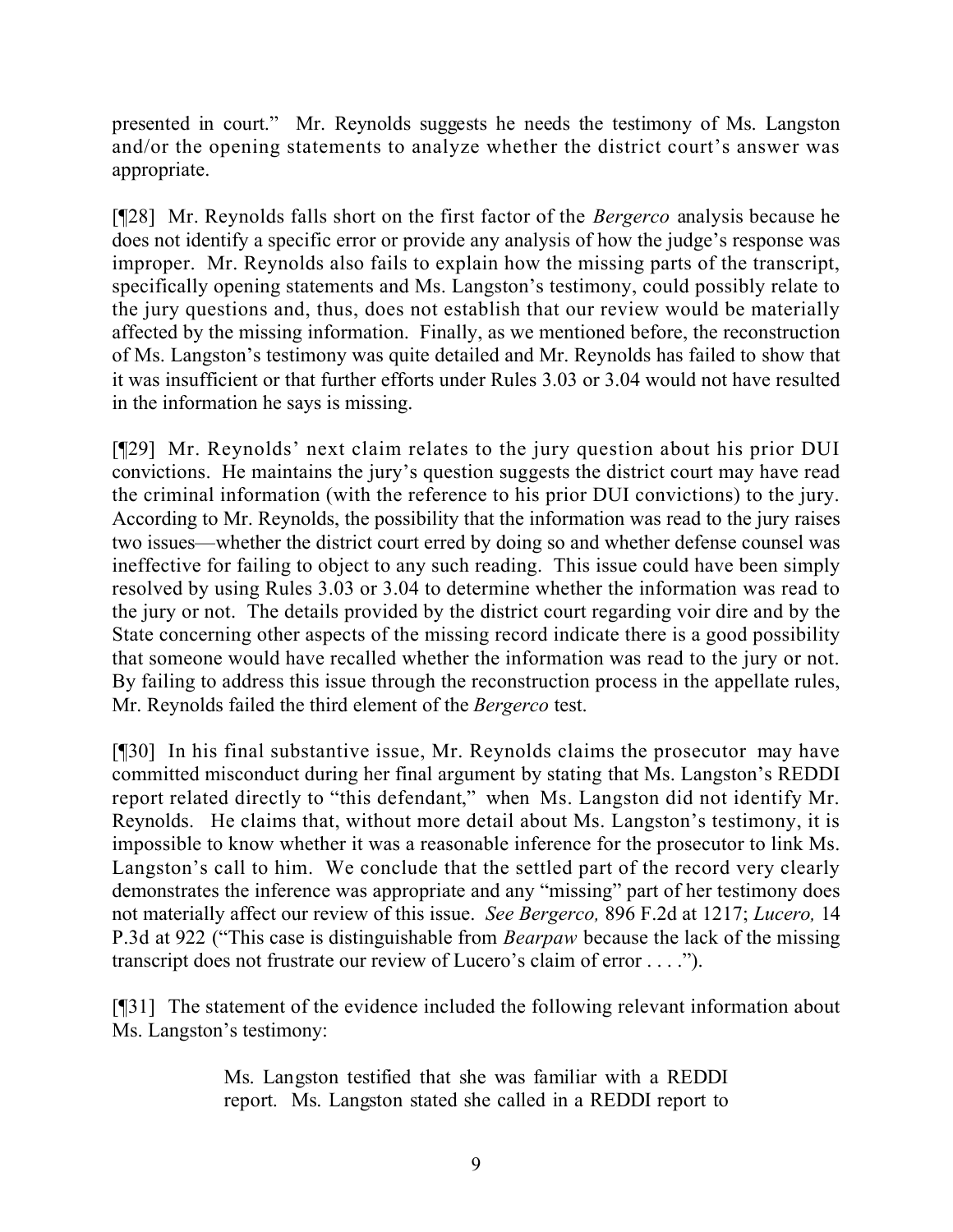the Campbell County Sheriff's 911 Dispatch on October 24, 2010. Ms. Langston stated that she remembered the call very well. Ms. Langston testified that the subject of the REDDI report was a single cab vehicle which she identified as a green Ford Ranger. . . . Ms. Langston testified that she traveled east from her residence to Hwy 59. When she reached Hwy 59, she was unable to pull onto the highway because there was an on-coming vehicle traveling north that she had to wait to pass. Once the vehicle passed, Ms. Langston was able to safely pull her vehicle onto Hwy 59 and travel [n]orth to Wright, Wyoming. Ms. Langston stated that she quickly caught up to the vehicle that she had just had to wait for prior to pulling onto the highway. Ms. Langston testified the vehicle, which she identified as a green single cab Ford Ranger, was traveling at varying speeds and was having great difficulty maintaining its lane of travel. When asked, Ms. Langston stated the green Ford Ranger was drifting all the way into the southbound lane, bumping the fog line on the southbound lane of travel, then drifting back into the northbound lane and bumping the fog line. . . . Ms. Langston stated she had her daughter and her daughter's friend with her in her vehicle and was afraid so decided to call 911 to report the green Ford Ranger as a REDDI report. Ms. Langston stated she followed the green Ford Ranger the rest of the way to Wright, Wyoming where she observed it pull off into the parking lot of Hank's Bar and Lounge. Ms. Langston testified she remained on the phone with the 911 dispatcher while she was following the green Ford Ranger. Ms. Langston stated since she had two children with her in her vehicle she was afraid to follow the green Ford Ranger into the parking lot, so she pulled into the gas station across the street and continued to watch the green Ford Ranger and updated the 911 dispatcher. Ms. Langston testified that there was only one occupant in the green Ford Ranger while she was following behind it on Hwy 59.

At approximately 1152 hours on February 28, 2011, the Defendant's attorney began his cross examination of Ms. Langston. During cross, Ms. Langston testified she could see the cab of the green Ford Ranger when it was parked at Hank's Bar and Lounge. Ms. Langston stated she watched the green Ford Ranger the entire time she was on the phone with 911 until she was informed a Deputy was on his way.